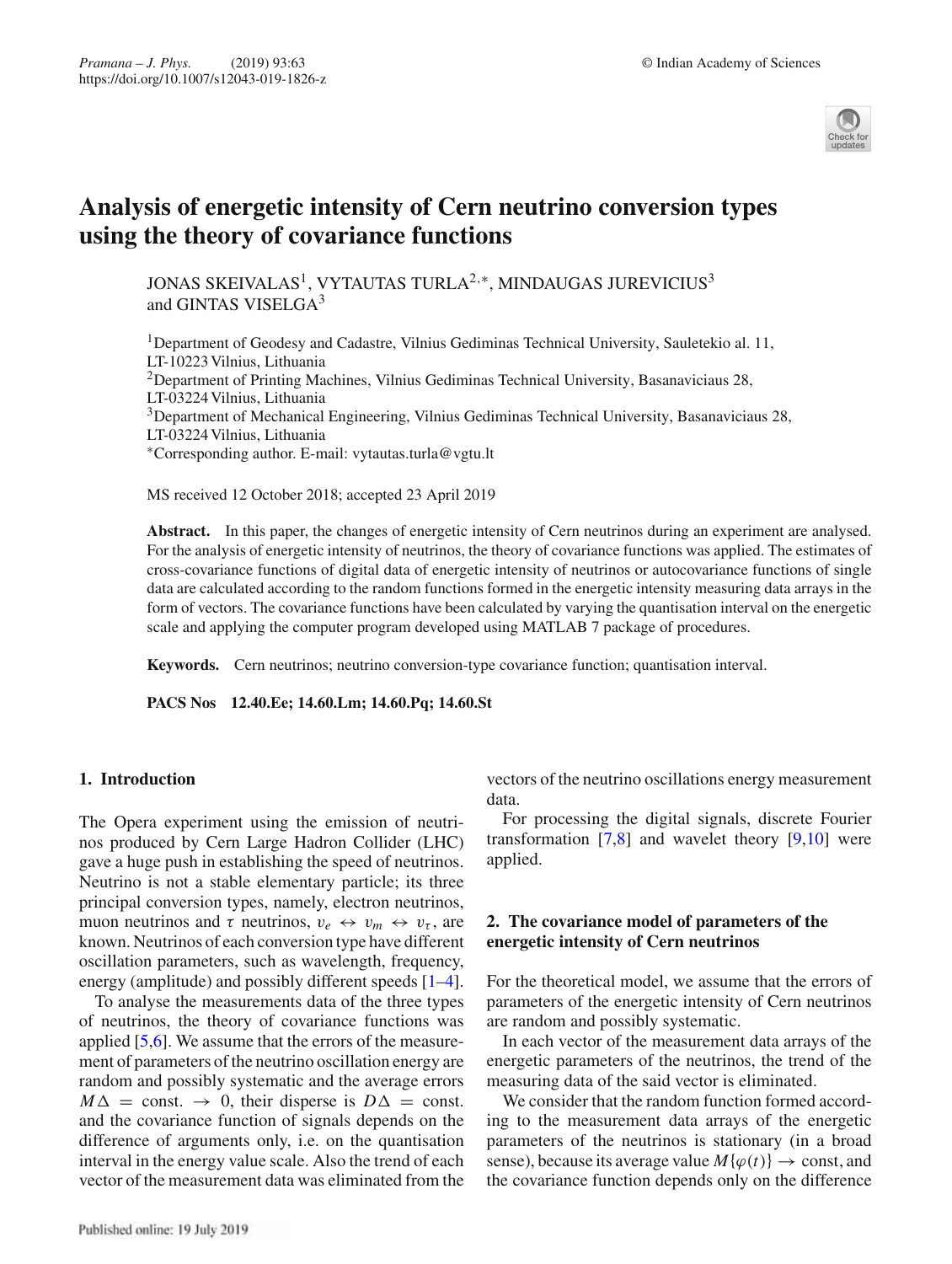between the arguments –  $K_{\varphi}(\tau)$ . An autocovariance function of a single data array or a cross-covariance function of two arrays  $K_{\varphi}(\tau)$  shall be expressed as follows [11]:

$$
K_{\varphi}(\tau) = \frac{1}{T - \tau} \int_0^{T - \tau} \delta \varphi_1(u) \delta \varphi_2(u + \tau) \mathrm{d}u, \qquad (1)
$$

where  $\delta\varphi_1(u)$ ,  $\delta\varphi_1(u+\tau)$  denote the centred values of the energetic parameters of the neutrinos, *u* is the parameter of oscillation,  $\tau = k \cdot \Delta$  is a variable quantisation interval, *k* is the number of measurement units,  $\Delta$  is the value of the measurement unit and *T* indicates time.

The estimate  $K'_{\varphi}(\tau)$  of the covariance function according to the available data of energetic parameters of the neutrinos measurement data shall be calculated as follows:

$$
K'_{\varphi}(\tau) = K'_{\varphi}(k) = \frac{1}{n-k} \sum_{i=1}^{n-k} \delta \varphi_1(u_i) \delta \varphi_2(u_{i+k}), \quad (2)
$$

where *n* denotes the total number of discrete intervals.

Formula (2) may be applied as an autocovariance function or a cross-covariance function. If the function is an autocovariance function, the arrays  $\varphi_1(u)$  and  $\varphi_2(u + \tau)$  are parts of single arrays and if the function is cross-covariance, they are two different arrays.

The estimate of the normalised covariance function is

$$
R'_{\varphi}(k) = \frac{K'_{\varphi}(k)}{K'_{\varphi}(0)} = \frac{K'_{\varphi}(k)}{\sigma_{\varphi}^2},
$$
\n(3)

where  $\sigma_{\varphi}$  is the estimate of the standard deviation of a random function.

For the elimination of the trend of vectors of the *i*th digital measurement data array, the following formulas shall be used:

$$
\delta \varphi_i = \varphi_i - e \cdot \bar{\varphi}_i^{\mathrm{T}} = (\delta \varphi_{i1}, \dots, \delta \varphi_{im}). \tag{4}
$$

Here  $\delta\varphi_i$  is the array of reduced values of the *i*th digital array where the trend of vectors is eliminated,  $\varphi_i$  is the *i*th array of oscillation strength, *e* is the unit vector  $(n \times 1)$ , *n* is the number of rows in the *i*th array,  $\bar{\varphi}_i$  is the vector of average values of vectors of the *i*th array and  $\delta\varphi_{ij}$  is the *j*th vector of the *i*th array of reduced values.

The vector of average values of vectors of the *i*th array shall be calculated according to the following formulas:

$$
\bar{\varphi}_i = \frac{1}{n} \varphi_i^{\mathrm{T}} \cdot e,
$$
  
\n
$$
\bar{\varphi}_i^{\mathrm{T}} = \frac{1}{n} e^{\mathrm{T}} \cdot \varphi_i.
$$
\n(5)

The realisation of the random function of the *j*th vector of the *i*th field force array in the form of a vector shall be expressed as follows:

$$
\delta \varphi_{ij} = (\delta \varphi_{ij,1}, \dots, \delta \varphi_{ij,m}). \tag{6}
$$

The estimate of the covariance matrix of the *i*th array of the neutrinos energetic parameters is expressed as follows:

$$
K'(\delta\varphi_i) = \frac{1}{n-1} \delta\varphi_i^{\mathrm{T}} \delta\varphi_i.
$$
 (7)

The estimate of a covariance matrix of two arrays of neutrinos energetic parameters is expressed as follows:

$$
K'(\delta\varphi_i, \delta\varphi_j) = \frac{1}{n-1} \delta\varphi_i^{\mathrm{T}} \delta\varphi_j,\tag{8}
$$

where the sizes of arrays  $\delta\varphi_i$ ,  $\delta\varphi_j$  should be the same.

The estimates of covariance matrices  $K'(\delta\varphi_i)$  and  $K'(\delta\varphi_i, \delta\varphi_j)$  are reduced to estimates of the matrices of correlation coefficients  $R'(\delta\varphi_i)$  and  $R'(\delta\varphi_i, \delta\varphi_j)$  [12]:

$$
R'(\delta \varphi_i) = D_i^{-1/2} K'(\delta \varphi_i) D_i^{-1/2},
$$
\n(9)

$$
R'(\delta\varphi_i, \delta\varphi_j) = D_{ij}^{-1/2} K'(\delta\varphi_i, \delta\varphi_j) D_{ij}^{-1/2}, \qquad (10)
$$

where  $D_i$  and  $D_{ij}$  indicate the diagonal matrices of the basic diagonal terms of the estimates of covariance matrices  $K'(\delta\varphi_i)$  and  $K'(\delta\varphi_i, \delta\varphi_j)$ , respectively.

The accuracy of the calculated correlation coefficients is defined by the standard deviation  $\sigma_r$ , and the value of the latter is found from the following formula:

$$
\sigma_r = \frac{1}{\sqrt{k}} (1 - r^2),
$$

where  $k \to 200$  and r is the correlation coefficient. The maximum value of the estimate of the standard deviation is obtained when *r* is close to zero and in this case,  $\sigma'_r \approx 0.07$ . When  $r \approx 0.5$ , the deviation  $\sigma'_r \approx 0.05$ .



**Figure 1.** The normalised autocovariance function of the neutrino parameter of nm.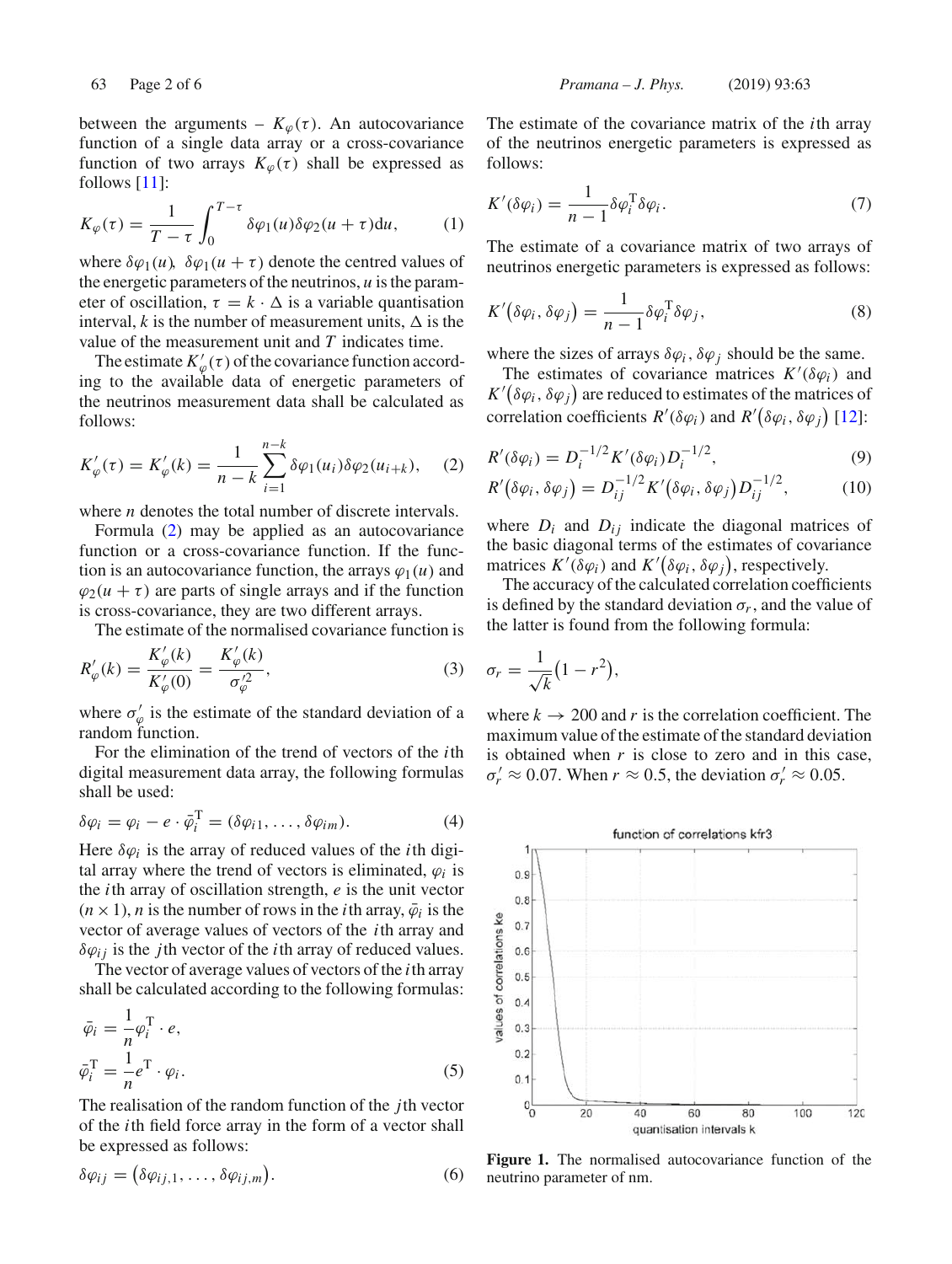

**Figure 2.** The normalised autocovariance function of the neutrino parameter of anm.



**Figure 3.** The normalised autocovariance function of the neutrino parameter of  $\tau$ .

## **3. The results of the experiment and the covariance analysis**

For the analysis of covariance functions, the measurement data arrays of neutrinos produced by Cern LHC, including electron neutrinos, muon neutrinos and  $\tau$  neutrinos ( $v_e \leftrightarrow v_m \leftrightarrow v_\tau$ ), obtained in 2004 and 2012 [13] were used.

The number of measurement units of the quantisation interval of normalised covariance function varies from 1 to  $n/2$ , where  $n \to 200$  – the number of rows (elements) of vectors of neutrino array. The value of measurement unit of the quantisation interval  $\Delta = 2$  GeV. The



**Figure 4.** The normalised cross-covariance function of the neutrino parameters of ne (2004) and nm (2004).



**Figure 5.** The normalised cross-covariance function of the neutrino parameters of ne (2004) and nm (2012).

neutrino array was formed by vectors of eight neutrino fluences:

- 1. ne fluence  $\left[ GeV^{-1} \, \text{m}^{-2} \, (\text{pot})^{-1} \right]$  electron neutrinos (2004),
- 2. ane fluence  $\left[ GeV^{-1} \, \text{m}^{-2} \, (\text{pot})^{-1} \right]$  antielectron neutrinos (2004),
- 3. nm fluence  $\left[ GeV^{-1} \, \text{m}^{-2} \, (\text{pot})^{-1} \right]$  muon neutrinos (2004),
- 4. anm fluence  $\left[ \text{GeV}^{-1} \text{ m}^{-2} \text{ (pot)}^{-1} \right]$  antimuon neutrinos (2004),
- 5. nm fluence  $\left[ GeV^{-1} \, \text{m}^{-2} \, (\text{pot})^{-1} \right]$  muon neutrinos (2012),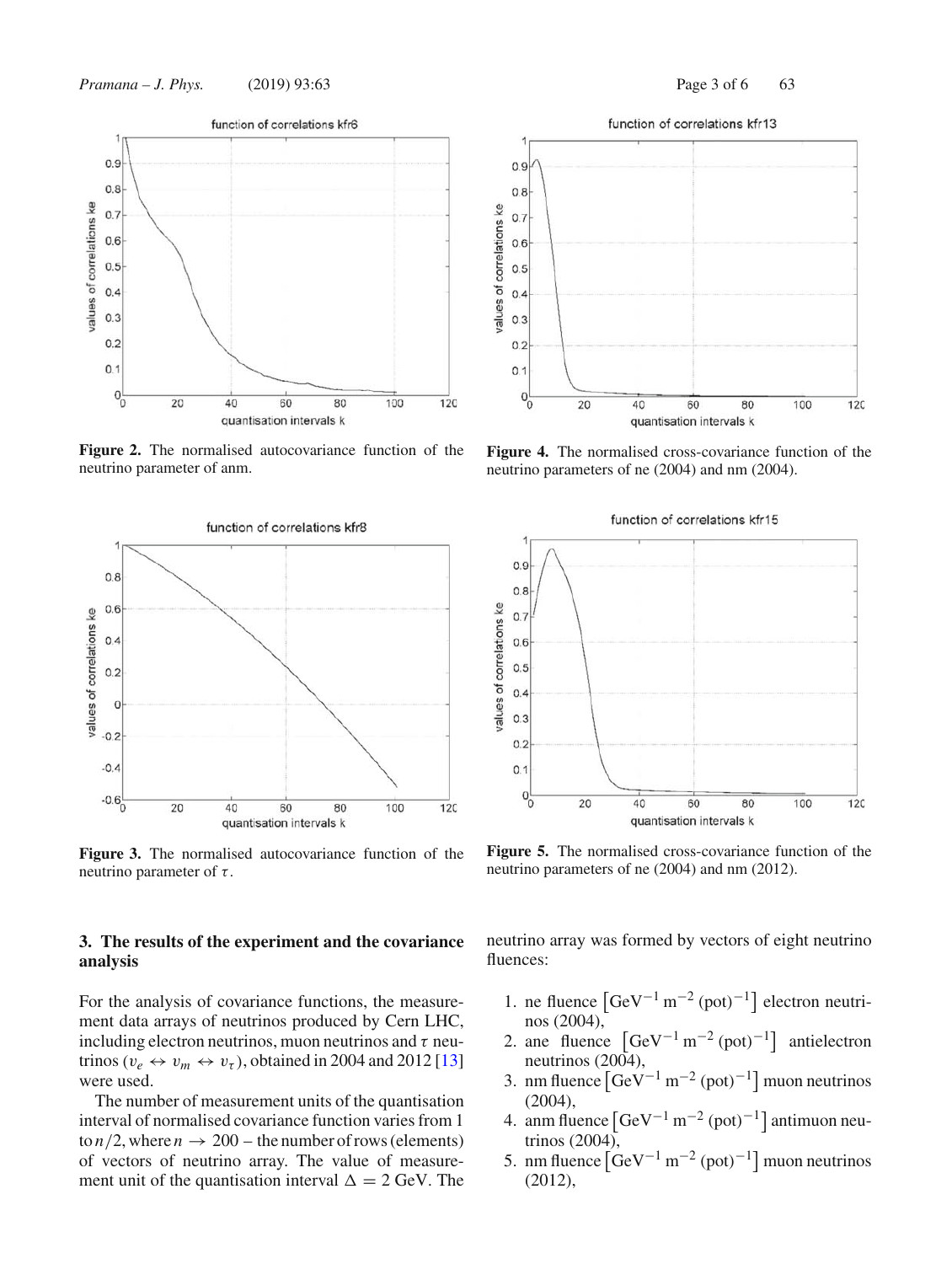

**Figure 6.** The normalised cross-covariance function of the neutrino parameters of ane and nm (2004).



**Figure 7.** The normalised cross-covariance function of the neutrino parameters of ane and nm (2012).

- 6. anm fluence  $\left[ \text{GeV}^{-1} \text{ m}^{-2} \text{ (pot)}^{-1} \right]$  antimuon neutrinos (2012),
- 7. ne fluence  $\left[\text{GeV}^{-1}\text{ m}^{-2}\text{(pot)}^{-1}\right]$  electron neutrinos (2012),
- 8. n τ fluence  $\left[ \text{GeV}^{-1} \text{ m}^{-2} \text{ (pot)}^{-1} \right]$  τ neutrinos total (2012).

For neutrino fluence data from 2004 and 2012 epoch, please visit http://www.mi.infn.it/~psala/icarus. cngs.html.

The unit of neutrino energetic intensity parameters is  $\left[\frac{n}{m^2}/\text{GeV}/10^{19}\right]$ . The values of neutrino energy are varied from  $0.5$  to  $400$  GeV  $[14, 15]$ .



**Figure 8.** The normalised cross-covariance function of the neutrino parameters of nm (2004) and nm (2012).



**Figure 9.** The normalised cross-covariance function of the neutrino parameters of nm (2004) and anm (2012).

The estimate  $K'_{\varphi}(\tau)$  of the normalised autocovariance function  $K_{\varphi}(\tau)$  was calculated for each neutrino conversion type vector and the graphical expressions of the normalised autocovariance functions for eight vectors were obtained. In addition, the estimates  $K'_{\varphi}(\tau)$  of the normalised cross-covariance functions for combinations of eight vectors were calculated and 28 graphical expressions were obtained.

The value *r* of the normalised autocovariance function varies in the range from 0 to 1 at the value of the quantisation interval  $k \rightarrow 0$  to  $r \rightarrow 0$  at  $k \rightarrow$ 20–100 (40−200 GeV). The values of autocorrelation of muon neutrinos decrease more rapidly, compared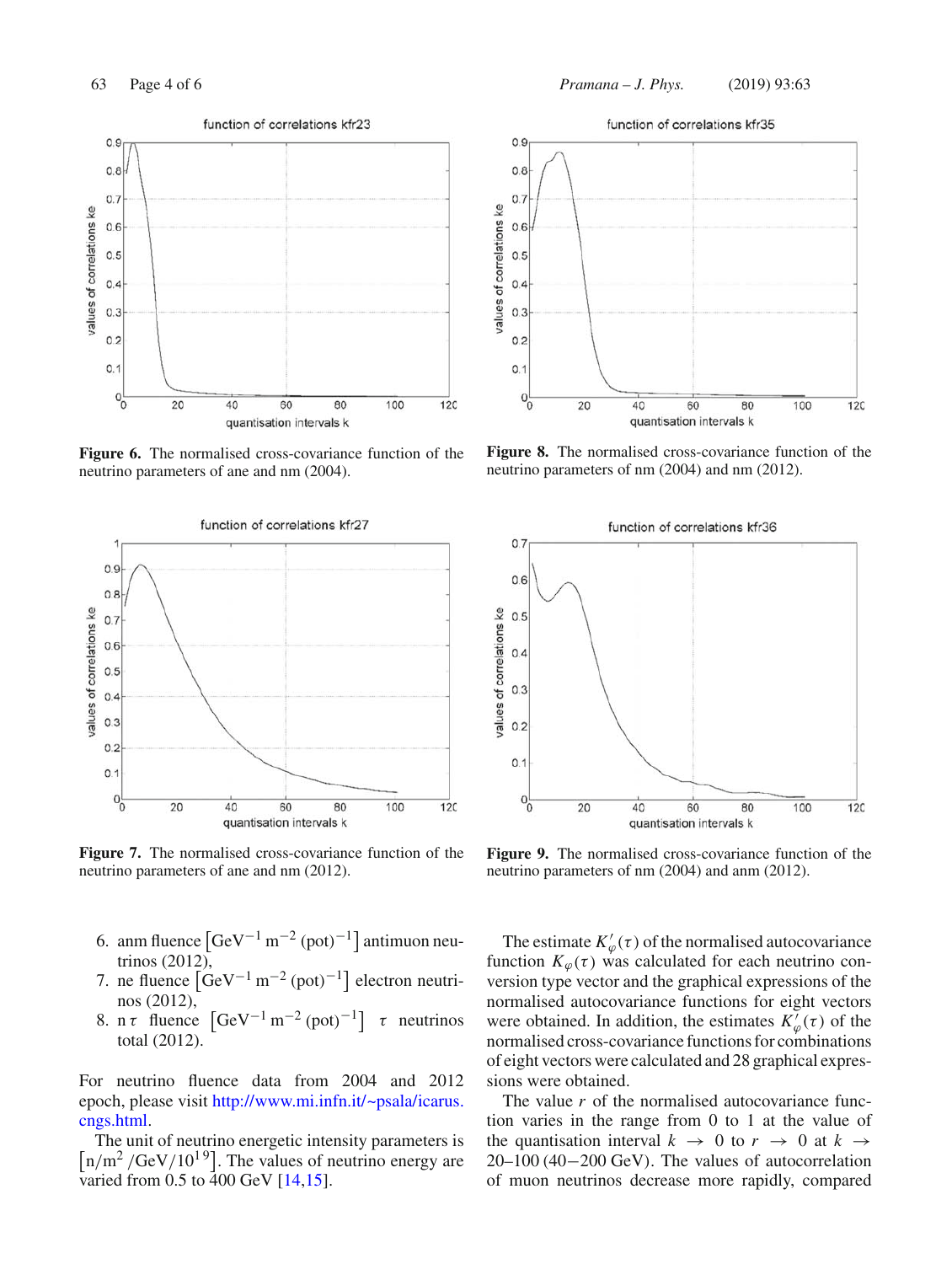

**Figure 10.** The normalised cross-covariance function of the neutrino parameters of anm (2004) and nm (2012).



**Figure 11.** The normalised cross-covariance function of the neutrino parameters of nm (2012) and ne (2012).

to other types of neutrinos, when  $r \rightarrow 0$  at  $k \rightarrow$ 20 (40 GeV) and 30 (60 GeV).

Autocovariance of  $\tau$  neutrinos varies from  $r \to 1.0$ at  $k \rightarrow 0$  to  $r \rightarrow -0.55$  at  $k \rightarrow 100$  (200 GeV). So the parameters of  $\tau$  neutrinos remain correlated across the whole quantisation interval, i.e. in the whole range of energetic values. The expression of  $\tau$  neutrinos is of polynomial character that is not typical of covariance functions.

The values of normalised cross-covariance functions for oscillations of all neutrino types vary in the range from  $r \to 0.6$ : 0.95 at quantisation interval  $k \to 0$  to  $r \to 0$  at  $k \to 5 (10 \text{ GeV})$  : 100 (200 GeV). So, the cross-correlation of parameters of all types of neutrinos



**Figure 12.** The normalised cross-covariance function of the neutrino parameters of anm (2012) and  $\tau$  (2012).



Figure 13. The graphical image of the resumptive (spatial) correlation matrix of the array of eight vectors of neutrinos.

is strong. However, the characters of the change of correlation differ for different types of neutrinos. 'Damping' of correlation of antimuon neutrinos (2012) and electron neutrinos (2012) with neutrinos of all other types is the slowest. The normalised cross-covariance functions of  $\tau$  neutrinos with neutrinos of all other types are of polynomial character (that is not typical for covariance functions) and their cross-correlation grows with the growth of the quantisation interval.

The most important graphical expressions of normalised autocovariance and cross-covariance functions are provided in figures  $1-12$ . In figure 13, the graphical image of the resumptive (spatial) correlation matrix of eight vectors of neutrino oscillations is presented. The